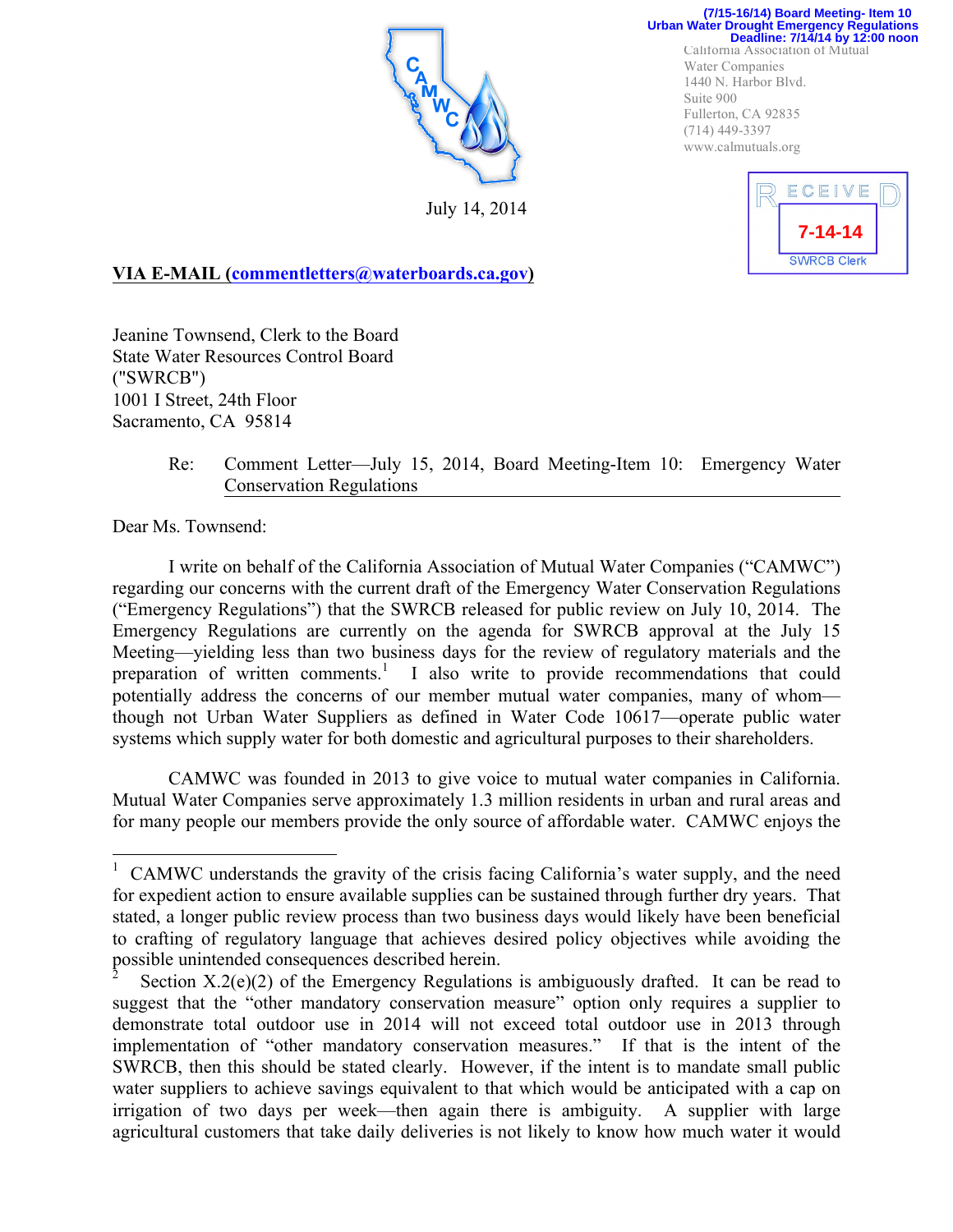Jeanine Townsend, Clerk to the Board July 14, 2014 Page 2

active support of 120 mutual water companies statewide. In addition to advocacy on key issues and legislation, CAMWC provides quarterly workshops on organizational and management issues as well as drought and water quality regulations.

The Emergency Regulations, if applied broadly to small domestic water suppliers and the businesses that rely on them, have the potential to cause great harm. Notwithstanding that many small systems have already taken steps to issue drought management rules to customers, under Proposed Emergency Regulation § X.2 (e), small water suppliers may be unable to provide sufficient water for their customers to continue operating after the Emergency Regulations take effect—while large water agencies with urban water management plans (who are *not required to impose any specific limitations* on outdoor irrigation) may not ultimately be required to reduce their water usage at all. This does not seem fair—or particularly effective—since presumably mandatory cutbacks for large water agencies could yield far greater total reductions in water use statewide.

## Unintended Consequences for Small Water Suppliers:

Under the Proposed Emergency Regulations, small water public water systems including many mutual water companies, will be forced to either: 1) cut back outdoor irrigation to no more than two days per week; or 2) implement "other mandatory water conservation measures" that achieve the same amount of total water use reduction as that which would accompany the two day per week limitation. 2 While impacts to residential customers would seemingly be manageable with outdoor irrigation two days a week, small public water suppliers also deliver water to farms and businesses *that require daily deliveries* of water for irrigation (e.g., crops, golf courses, gardens, etc.) While *large agencies* with drought contingency plans could theoretically *continue to deliver water to their customers seven days a week, under the Emergency Regulations* (Section X.2 (b) only requires undefined "mandatory restrictions on

<sup>&</sup>lt;sup>2</sup> Section X.2(e)(2) of the Emergency Regulations is ambiguously drafted. It can be read to suggest that the "other mandatory conservation measure" option only requires a supplier to demonstrate total outdoor use in 2014 will not exceed total outdoor use in 2013 through implementation of "other mandatory conservation measures." If that is the intent of the SWRCB, then this should be stated clearly. However, if the intent is to mandate small public water suppliers to achieve savings equivalent to that which would be anticipated with a cap on irrigation of two days per week—then again there is ambiguity. A supplier with large agricultural customers that take daily deliveries is not likely to know how much water it would save by only allowing irrigation two days per week. Indeed, if customers irrigate long enough during the two days where irrigation is permitted, the net savings to the supplier could be zero. Thus, the equivalency of the two day cap could, in theory, be achieved by doing nothing. More clarity is obviously needed on the meaning/applicability of proposed Section X.2(e)(2)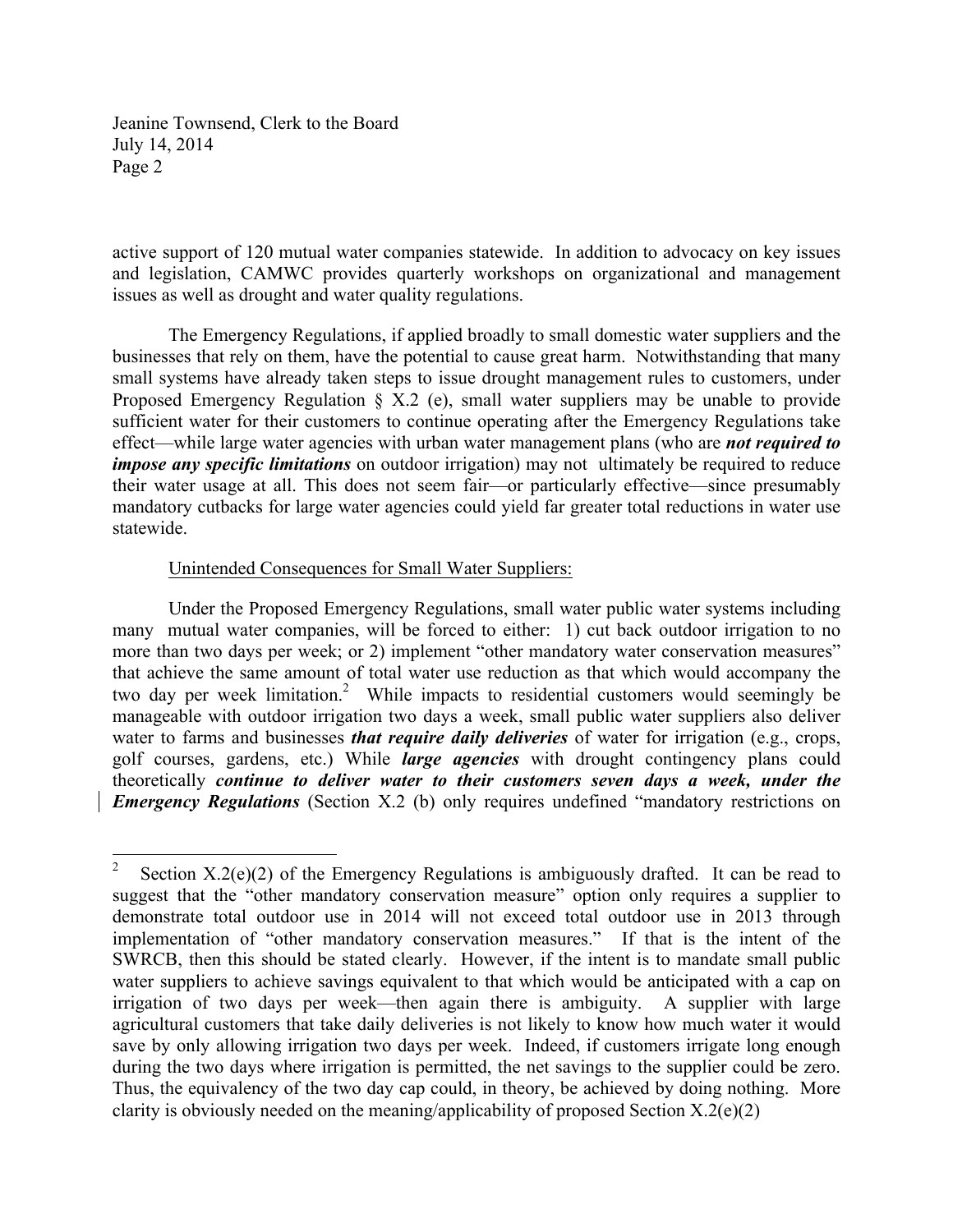Jeanine Townsend, Clerk to the Board July 14, 2014 Page 3

outdoor irrigation"), small public water suppliers appear forced to deliver all of the water their customers require to sustain their livelihoods in two days.

Thus, a mutual water company that operates a public water system, as many mutuals do, would seemingly be required to make all of its agricultural deliveries, which might be 90% of its total demand, during only two days—when previously deliveries were distributed over the course of an entire week. The results could be dire. Crops that must be watered daily would likely die; golf courses, ball fields and gardens could be forced out of business or resort to overwatering on the two days authorized so as to keep plants alive during the three following days where irrigation is forbidden. Meanwhile, small suppliers with large agricultural/institutional customers might have to entirely redesign their water distribution infrastructure, not to mention the excessive stress this will cause on water mains, booster pumps and power costs for keeping up with demand on the designated two days. All of these adverse effects can be anticipated without any guarantee that water will actually be saved.

A better course where a drought contingency plan/conservation policy is not authorized may be for the SWRCB to select a reduction target (applied per capita or based upon total water use), and then allow the small supplier, in consultation with its customers, to determine the way to best reach the target selected. In this manner, the supplier, much like its larger counterparts with drought contingency plans, can tailor its efforts to reduce water use in an effective and fair manner that accounts for the site specific conditions of end users, and the particular constraints of each supplier's water delivery system.

## Clarify Applicability of Emergency Regulations:

Much of the concern raised above may be the result of the lack of clarity on the applicability of the Emergency Regulations. Water Code § 350 does not define which water suppliers are "distributors" of a "public water supply," so as to trigger a compliance obligation. Water Code § 350 simply *authorizes* (but does not require) the board of a public water supplier to declare a water shortage emergency and then authorizes certain actions as a result of such declaration. The public process for making a declaration under Water Code § 350 includes, among other things, a public hearing, newspaper notice of seven days, opportunity to protest, and opportunity for judicial review, *see* Water Code §§ 351-358. These safeguards, which public water suppliers still must follow, have been omitted from consideration in the Emergency Rulemaking—creating a potential dilemma for small water suppliers who may be forced to choose between non-compliance with the Water Code or non-compliance with the Emergency Regulations. Since Water Code § 350 does not specify which suppliers under 3,000 service connections are required to comply with the Emergency Regulations, what is the trigger for compliance? Is it any water supplier that operates a "public water system" as defined in Health and Safety Code § 116275 (h) (25 or more connections), or is there a different threshold? Do these Emergency Regulations targeting "urban" systems apply to agricultural deliveries at all, or